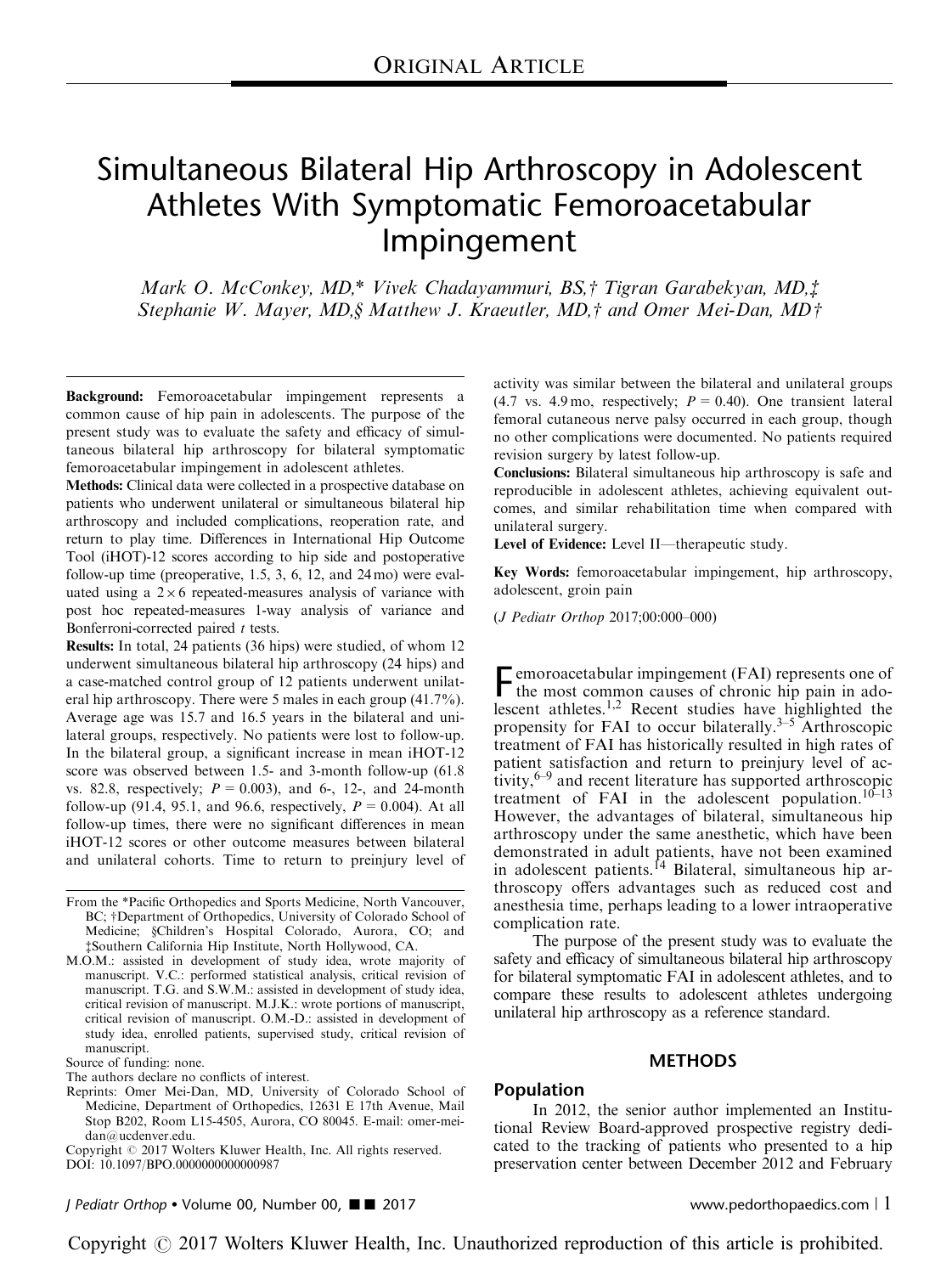2015. Inclusion criteria for operated patients selected for this study were as follows: (1) age of 18 years or less, (2) persistent unilateral or bilateral hip pain refractory to nonoperative management, (3) reproducible clinical examination findings suggestive of impingement, and (4) joint-space width >3 mm on all views of plain radiography and 3-dimensional computed tomography.[15](#page-4-0) In addition, all included patients were involved in competitive athletics requiring at least 15 hours of commitment per week. Patients undergoing surgical treatment for diagnoses of acetabular dysplasia, slipped capital femoral epiphysis, Legg-Calve-Perthe disease, osteochondromatosis, or postdislocation syndrome were excluded.

# Imaging Protocol and Measurements

After a comprehensive history and physical examination were performed, patients underwent a standardized series of preoperative plain radiographs [including supine anteroposterior (AP), cross-table lateral, and AP pelvic views], magnetic resonance imaging, and computed tomography scans with 3-dimensional surface-rendered reconstruction of the entire pelvis, proximal femurs, and knees.

In addition to suggestive physical examination findings, the clinical diagnosis of FAI was determined according to accepted pathomorphologic measurements on radiographic and magnetic resonance imaging. $2,15$ Confirmative findings of pincer-FAI included features corresponding to focal acetabular overcoverage (crossover sign or ischial spine sign), a lateral center edge angle exceeding 40 degrees, and/or acetabular inclination  $\leq 0$ degree. Cam-FAI was diagnosed based on an  $\alpha$  angle exceeding 50 degrees on radial sequences of the head-neck junction and a femoral head-neck offset ratio  $\leq 0.18$ . Mixed-FAI diagnosis was diagnosed by the coexistence of pincer-type and cam-type morphologies.

# Surgical Technique

The senior author's preferred surgical technique has been described previously.<sup>[16–18](#page-4-0)</sup> The authors do not use deep venous thrombosis prophylaxis unless a patient has known risk factors such as a previous deep venous thrombosis or known coagulopathy. Antibiotic prophylaxis includes 1 to  $2g$  Ancef (based on patient weight) preoperatively and once additionally at 4 hours intraoperatively. The patient is positioned supine on a traction table with the foot well-padded in a traction boot. The patient is placed in 8 to 13 degrees of Trendelenburg tilt and traction is applied after venting the joint, until 10 to 15 mm of distraction is achieved across the hip joint. No perineal post is used. The operative limb is placed in 0 to 5 degrees abduction with 15 to 20 degrees of internal rotation at the hip, whereas the nonoperative limb is placed in 40 degrees of abduction to allow the fluoroscopy unit access to the hip joint for AP and true cross-table lateral views.

With the aid of fluoroscopy, the hip is cannulated using the standard anterolateral and midanterior portals. An intraportal capsulotomy is performed. The joint is assessed and the central compartment pathology is addressed. Traction is then released, the table is brought back to a horizontal position, and the peripheral compartment intervention is undertaken after which the anterior portion of the intraportal capsulotomy is closed with interrupted absorbable sutures (Vicryl no. 2). The wounds are closed in a standard manner.<sup>[19](#page-4-0)</sup> The patient and equipment is repositioned to allow access to the contralateral limb (shavers, burrs, wands, and all sterile instruments are protected and reused), the second side is redraped and the surgical intervention is undertaken in a similar manner as the first hip.

Patients are usually discharged home within 2 to 3 hours after the procedure. Less than 5% of patients stay overnight due to anesthesia side effects such as nausea or vomiting. Patients are placed on nonsteroidal antiinflammatory drugs (naproxen orally 2 times per day) for 30 days as prophylaxis against heterotopic ossification if large cam or pincer lesions were addressed. Patients start riding a stationary bicycle with no resistance on the day of surgery or the first postoperative morning. Formal physical therapy is begun  $\sim$  7 to 10 days postoperatively following a designated protocol. Patients are permitted full weight-bearing with crutches used for 2 weeks as needed or until walking without a limp. If a large cam lesion was removed, the patient will be asked to use crutches, full weight-bearing, for 5 to 6 weeks to avoid a potential femoral neck stress fracture.

Patients in this study underwent at least one of the following procedures: labral repair, pincer resection, cam resection, and ligamentum teres thermal debridement. In addition, synovectomy was performed and all patients underwent capsule repair at the end of the procedure. Procedures were comparable between hips in patients undergoing bilateral hip arthroscopy as well as between unilateral and bilateral cohorts.

# Outcome Measures

All patients filled out demographic data sheets and preoperative hip outcome scores (iHOT-12).<sup>[20](#page-4-0)</sup> Demographic data collected included age, sex, height, weight, body mass index (BMI), duration of symptoms, level of activity, and presence of adductor, abductor, or abdominal symptoms. The iHOT-12 is a short, 12-question version of the iHOT-33. The iHOT-12 is a validated questionnaire and has shown excellent agreement with results of the iHOT-33.[20](#page-4-0) Questions are graded on a visual analog scale and are related to 4 domains of the iHOT: symptoms and functional limitations; sport and recreational activities; job-related concerns; and social, emotional, and lifestyle concerns.

Prospective clinical data collected on each patient included complications associated with the surgical procedure, need for surgical revision, length of hospital stay, and return to play time. The primary outcome measure used in this study was the iHOT-12 score, which was collected preoperatively and at 1.5, 3, 6, 12, and 24 months postoperatively. Only those patients with iHOT scores at a minimum of 1 year were included in this study.

2 <sup>|</sup> www.pedorthopaedics.com Copyright <sup>r</sup> 2017 Wolters Kluwer Health, Inc. All rights reserved.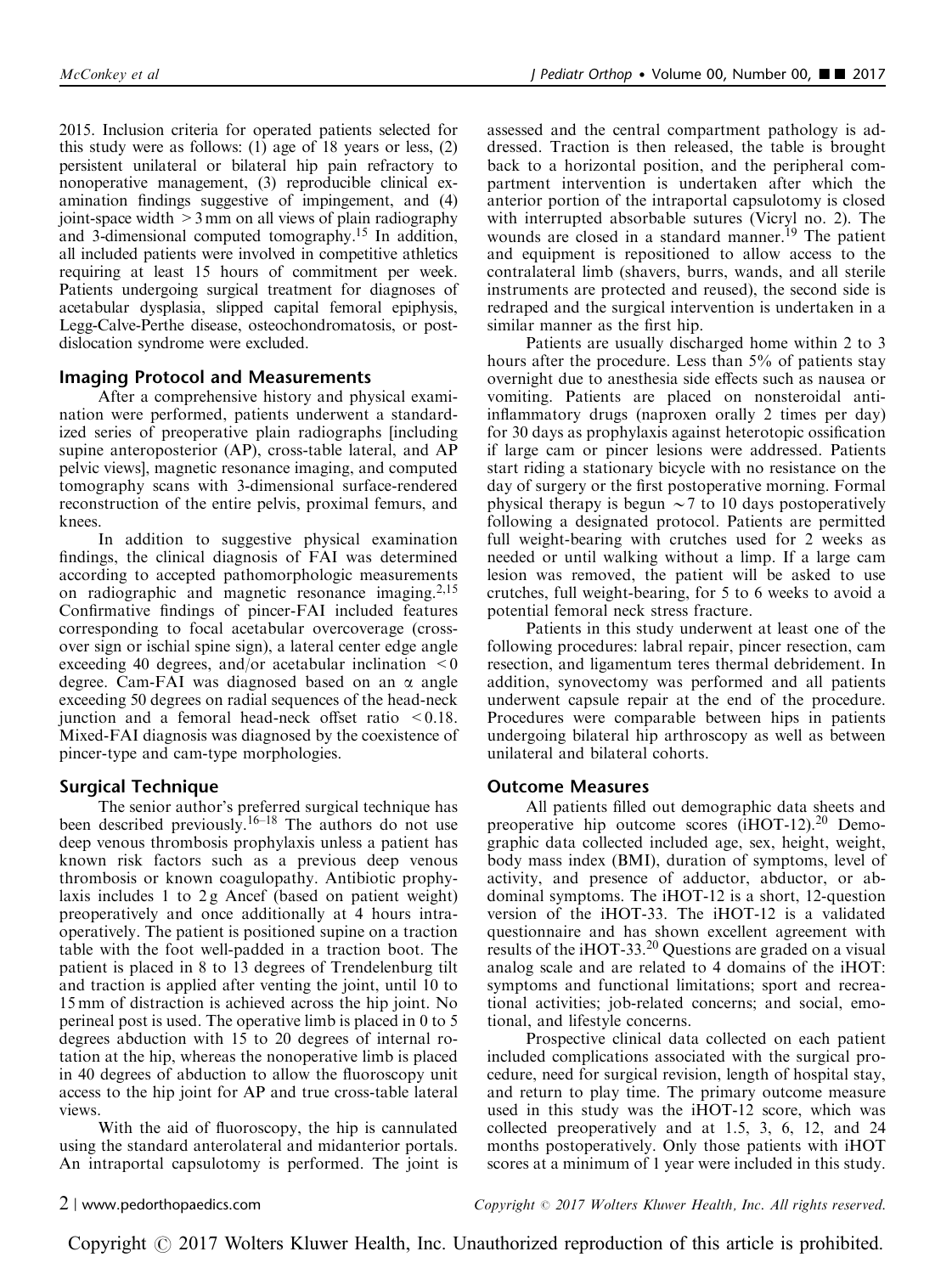In addition, patients were asked to record the daily amount of time they cycled on the stationary bike for the first 2 weeks. The recommended starting time was 5 minutes twice daily with 0 resistance, building up gradually as patients felt comfortable.

#### Statistical Analysis

A priori power analysis indicated that a total sample size of 24 hips would be required given a  $2 \times 6$  repeatedmeasures analysis of variance with an effect size of the primary outcome measure of 0.30 (medium), an  $\alpha$  of 0.05, and a required power (1- $\beta$ ) of 0.80.<sup>[21](#page-4-0)</sup> Descriptive statistics were summarized as means and SDs for quantitative variables and as counts and frequencies for categorical variables. Baseline demographic characteristics were compared between the unilateral and bilateral surgery cohorts using the Fisher exact tests,  $\chi^2$  tests, and independent samples  $t$  tests. iHOT-12 outcomes were modeled longitudinally using a generalized estimation equation with an unstructured working correlation, identity link function, and robust  $SEs<sup>22</sup>$ . The generalized linear model included intervention (bilateral or unilateral surgery), time (preoperative, 1.5, 3, 6, 12, and 24 mo postoperatively), and the interaction term of intervention  $\times$  time terms. A parsimonious model was determined using a backwards, stepwise hierarchical approach. Statistical significance for all comparisons was set at  $P < 0.05$  (2-tailed).

# RESULTS

#### Participants and Descriptive Data

In total, 24 patients (36 hips) were studied, of which 12 patients underwent simultaneous bilateral (same anesthetic, consecutive FAI cohort) hip arthroscopy and 12 patients underwent unilateral hip arthroscopy. All patients who underwent unilateral hip arthroscopy had unilateral symptomatology. The cohorts were matched based on age, sex, BMI, pathology, activity level, and follow-up time. There were 5 males in each group (41.7%). Average age was  $15.7 \pm 1.4$  and  $16.5 \pm 1.9$  years in the bilateral and unilateral cohorts, respectively. No patients were lost to follow-up. Ten patients in each group completed 2-year follow-up, whereas 2 patients per group were between 1- and 2-year follow-up during outcomes analysis. Sports in which patients were involved included high-level competitive/performance dance, soccer, football, skateboarding, lacrosse, and basketball. Overall, the average duration between symptom onset and surgery was 6 months (range, 5 to 13 mo).

Patient demographics are outlined in Table 1. Clinical indications for surgery included mixed-type FAI in 16 (66.7%) patients, isolated cam-type FAI in 5 (20.8%) patients, and isolated pincer-type FAI in 3 (12.5%) patients. There were no significant differences in age, height, weight, BMI, sex, or incidence of FAI subtypes between the bilateral and unilateral hip arthroscopy groups (Table 1).

|  |  | TABLE 1. Patient Demographics and Baseline Characteristics |  |  |  |
|--|--|------------------------------------------------------------|--|--|--|
|--|--|------------------------------------------------------------|--|--|--|

|                                         | <b>Bilateral</b><br>(Experimental)<br><b>Cohort</b> | Unilateral<br>(Control) Cohort | $P^*$     |
|-----------------------------------------|-----------------------------------------------------|--------------------------------|-----------|
| Total no. patients<br>(no. hips) (N)    | 12(24)                                              | 12(12)                         |           |
| Male sex [n $(\%$ ]                     | 5(41.7)                                             | 5(41.7)                        | NS        |
| Age [mean $(SD)$ ] $(y)$                | 15.7(1.4)                                           | 16.5(1.9)                      | <b>NS</b> |
| Height [mean (SD)]<br>(cm)              | 167.0 (12.2)                                        | 170.7 (12.4)                   | <b>NS</b> |
| Weight [mean (SD)]<br>(kg)              | 56.8 (15.3)                                         | 63.8 (17.6)                    | NS.       |
| BMI [mean (SD)]<br>(kg/m <sup>2</sup> ) | 20.3(3.1)                                           | 21.5(2.9)                      | <b>NS</b> |
| Clinical diagnosis, no. hips $(\%)$     |                                                     |                                |           |
| Mixed-type FAI                          | 16(66.7)                                            | 6(50)                          | <b>NS</b> |
| Cam-type FAI                            | 5(20.8)                                             | 4(33.3)                        | <b>NS</b> |
| Pincer-type FAI                         | 3(12.5)                                             | 2(16.6)                        | <b>NS</b> |

\*Comparison of variable of interest between bilateral and unilateral surgery cohorts using the Fisher exact,  $\chi^2$ , or independent samples t tests (P > 0.05).

BMI indicates body mass index; FAI, femoroacetabular impingement; NS, nonsignificant.

### Evaluation of Postoperative Outcome Using the iHOT-12 Score

Generalized estimating equation analysis showed no significant differences in mean iHOT-12 score between bilateral and unilateral surgical cohorts at any follow-up period. In both cohorts, mean iHOT-12 score increased significantly between preoperative and 1.5 months postoperative (pooled difference, 18.0 points;  $P \le 0.001$ ) and between 1.5 and 3 months postoperative (pooled difference, 20.2 points;  $P \le 0.001$ ; [Fig. 1\)](#page-3-0). Mean iHOT-12 scores remained statistically unchanged in both cohorts from 3 to 24 months postoperatively ([Fig. 1](#page-3-0)).

There was no difference between bilateral and unilateral cohorts in the length of time patients were able to cycle on a stationary bike at 2 weeks postoperatively (29.2 vs. 33.7 min daily, respectively;  $P = 0.41$ ) or in total time required for return to preinjury level of activity (4.7 vs. 4.9 mo, respectively;  $P = 0.40$ ).

No postoperative complications were seen in either group with the exception of 1 patient in each group who sustained a temporary paresthesia along the distribution of the lateral femoral cutaneous nerve, which resolved in both cases by 2 weeks postoperatively. Neither group demonstrated a requirement for operative revision at 2-year follow-up.

#### **DISCUSSION**

The purpose of this study was to investigate the safety and efficacy of bilateral hip arthroscopy under a single anesthetic in an adolescent population. The authors also sought to compare outcome scores and time to return to sport between these patients and those who underwent unilateral surgery. Our results indicate that adolescent patients undergoing simultaneous bilateral hip arthroscopy attain similar outcome scores and time to return to sports as patients undergoing unilateral surgery. These

 $Copyright © 2017 Wolters Kluwer Health, Inc. All rights reserved.$  www.pedorthopaedics.com  $\mid$  3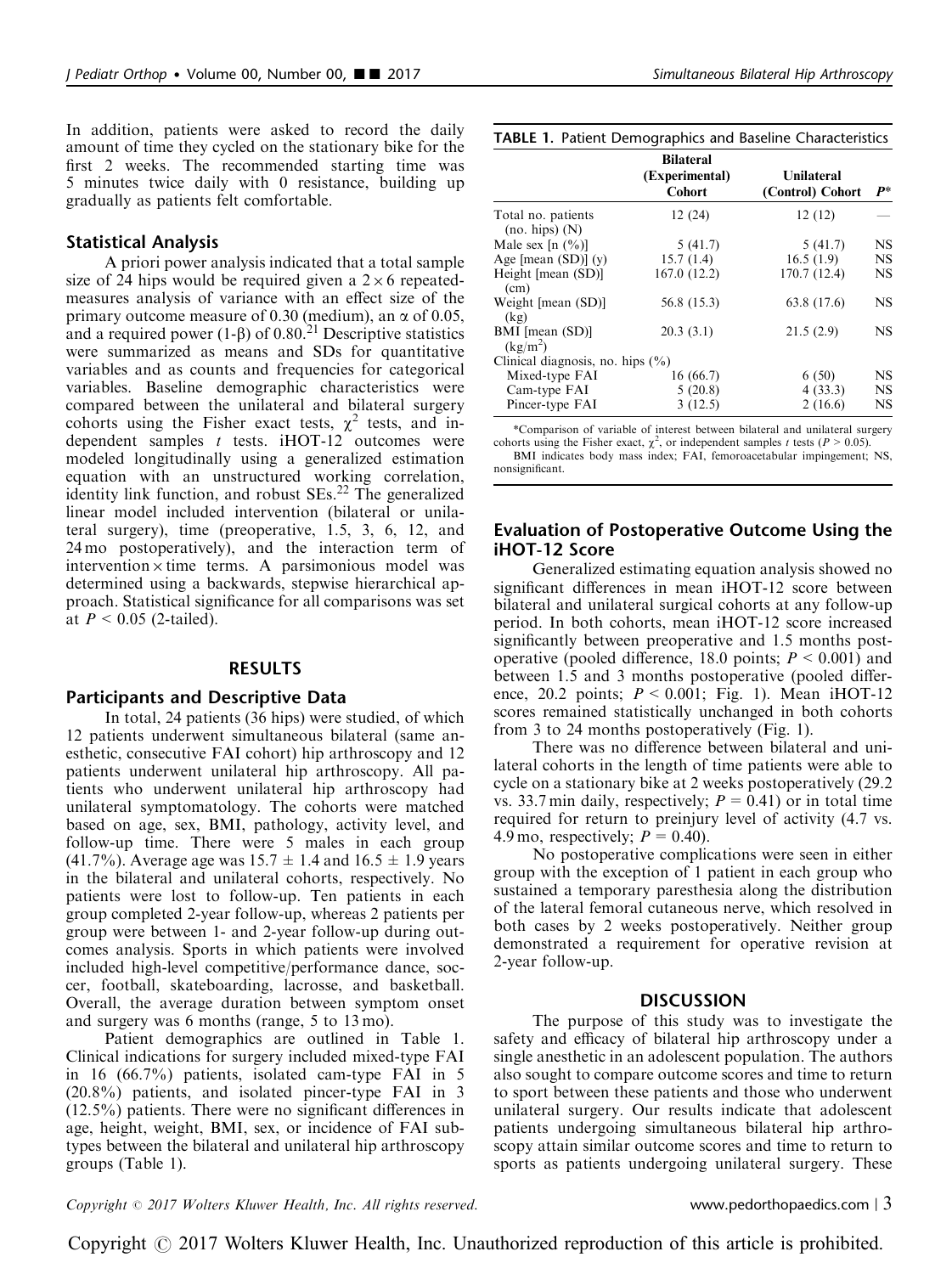<span id="page-3-0"></span>

FIGURE 1. Mean iHOT-12 scores in patients undergoing bilateral simultaneous hip arthroscopy (gray) or unilateral hip arthroscopy (black). There were no significant differences in mean iHOT-12 scores between both cohorts at any postoperative follow-up time. Within both groups, a significant increase in mean iHOT-12 score was observed from preoperative to 1.5 months postoperative, and from 1.5 to 3 months postoperative ( $P < 0.001$  for all comparisons). Mean iHOT-12 scores remained statistically unchanged between 3 to 24 months postoperative. iHOT indicates International Hip Outcome Tool.

results were obtained without an increase in complications, use of pain medications, or reoperation rate. The results of the current study support the performance of simultaneous bilateral hip arthroscopy in appropriately selected adolescents with bilateral symptomatic FAI.

FAI is a common cause of groin pain in the young athletic population,  $11,12$  and radiographic findings of FAI are common in elite athletes.<sup>[23,24](#page-4-0)</sup> Both open and arthroscopic treatments of FAI in adolescents have been shown to be effective with significant improvements in outcome scores. Sink et  $al^{25}$  reported the results of open surgical dislocation for the treatment of FAI in 44 adolescents. They found a significant improvement in range of motion and functional outcomes, with the Harris Hip Score improving from 57.7 preoperatively to 85.8 postoperatively.

In our study, patients undergoing simultaneous bilateral hip arthroscopy achieved a mean improvement on the iHOT-12 of nearly 50 points at 1- and 2-year followup. These results demonstrate a return to function that paralleled and even showed an overall trend to greater improvement than the unilateral group. Female patients in this study were found to have an average preoperative iHOT-12 score almost 20 points lower than their male counterparts but achieved equivalent postoperative outcome scores as early as 3 months (38.7-88.1 mo) postoperatively.

Philippon et  $al<sup>12</sup>$  $al<sup>12</sup>$  $al<sup>12</sup>$  reported positive findings after unilateral hip arthroscopy in adolescents with FAI and an average age of 15 years. The mean improvement in Modified Harris Hip Score (mHHS) was 35 points at 1.4 years postoperatively and there was an overall high level of patient satisfaction. In 2012, Philippon et al<sup>11</sup> reported 2- to 5-year outcomes of hip arthroscopy in adolescents with maintained excellent outcomes evidenced by a mean improvement in the Harris Hip Score (HHS) from 57 preoperatively to 91 postoperatively. Fabricant et al<sup>26</sup> presented similar results after arthroscopic treatment of 21 adolescents with FAI with a mean improvement in mHHS of 21 points and significant improvements in the activities of daily living (16-point improvement) and sports outcome (32-point improvement) subsets of the Hip Outcome Score. In a recent systematic review of 435 hips, the results of both open and arthroscopic treatment of FAI in adolescents were positive with an incidence of minor complications of 3.6% and no major complications reported.<sup>[10](#page-4-0)</sup> Similar to these previous studies, both groups in our study also had excellent improvement in outcome scores.

Bilateral radiographic findings of FAI are common. Allen et al<sup>[3](#page-4-0)</sup> reported a  $77.8\%$  prevalence of bilateral radiographic findings in patients presenting with FAI, 26.1% of whom had bilateral symptoms. Predicting which hips with bilateral findings will eventually require surgery can be challenging but some factors known to increase the chance of requiring bilateral surgery are male sex, younger age, higher  $\alpha$  angles, and reduced acetabular anteversion at initial presentation.[5](#page-4-0) Bilateral hip arthroscopy under the same anesthetic has been shown to be safe in past research. Mei-Dan et  $al^{14}$  $al^{14}$  $al^{14}$  demonstrated that bilateral hip arthroscopy for symptomatic FAI did not result in more pain, analgesic use, or a longer hospital stay. Most importantly, it showed that patients who received bilateral surgery had similar outcome scores at 6 and 12 months as those patients having surgery on a single symptomatic side. This allowed for a faster return to work and sports than if they had undergone staged procedures with 2 separate recovery periods. Among all patients in this study, average age was 33 years, though results were not described for a subgroup of adolescent patients.<sup>[14](#page-4-0)</sup> In a similar study, Degen et al<sup>[4](#page-4-0)</sup> found no difference in outcome scores or complications at 1-year follow-up after bilateral simultaneous versus staged hip arthroscopy in patients with bilateral symptoms. Patients in this study undergoing simultaneous hip arthroscopy had an average age at surgery of 21.4 years though, again, results were not described specifically for adolescents.

In this study, the authors have shown that simultaneous bilateral hip arthroscopy is safe and effective in treating bilateral symptomatic FAI in adolescents with equivalent subjective outcomes and return to sport times compared with a case-matched control group. The ability to return to a symptom-free status and return to sports quicker has important implications in this young athletic population. Another important consideration in patients who have bilateral symptoms is that they may not be able

4 | www.pedorthopaedics.com Copyright  $\odot$  2017 Wolters Kluwer Health, Inc. All rights reserved.